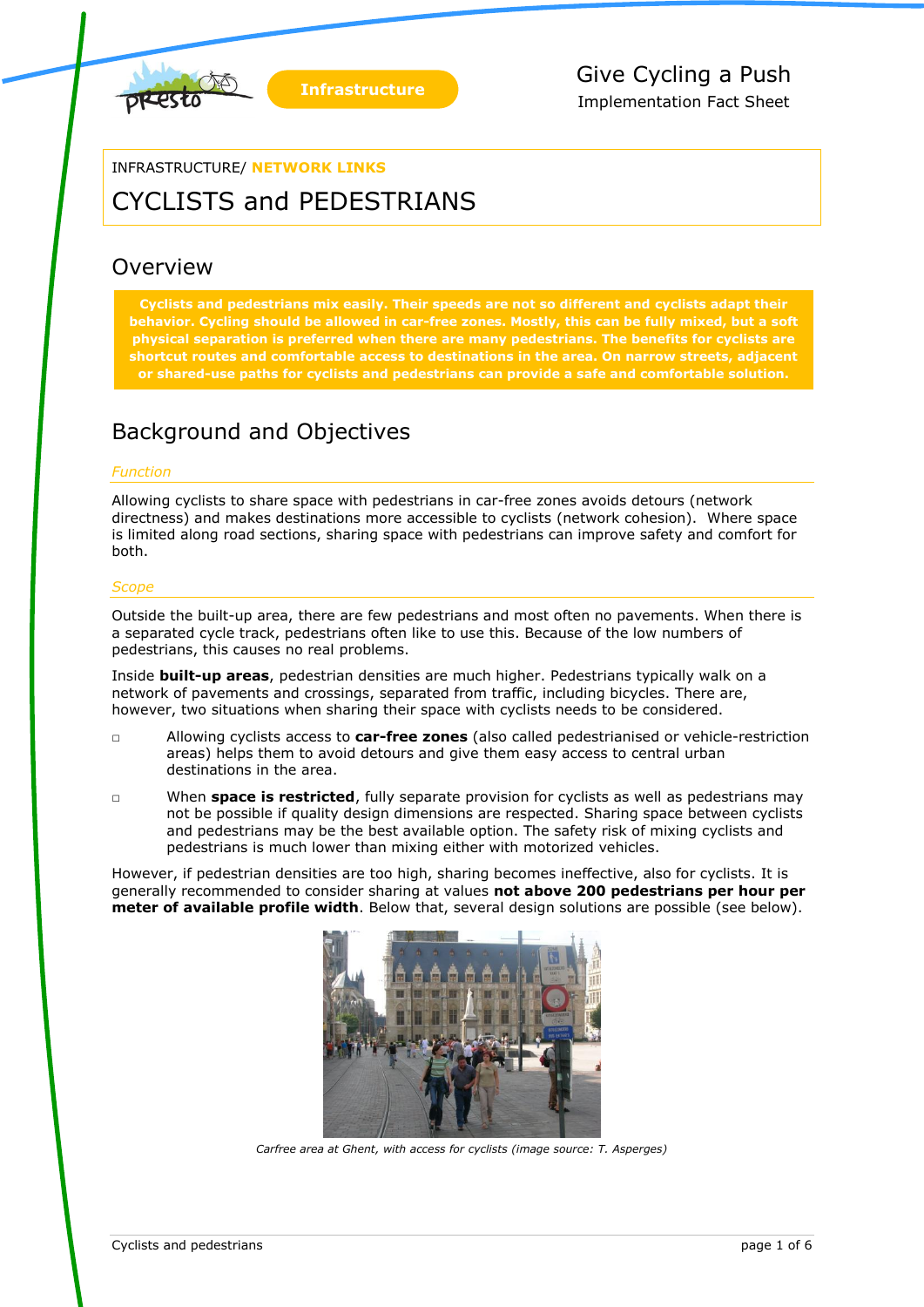

# Implementation

#### *Definition*

Provision for cyclists sharing space with pedestrians includes two cases.

- □ **Cyclist access to car-free zones**. This usually only requires additional signage exempting cyclists from the restriction for vehicles. At higher densities, some kind of visual or level separation is used.
- □ **Adjacent or shared-use paths for cyclists and pedestrians**. In many countries (though not all) these solutions have a legal status and corresponding signage (see below). With adjacent paths, cyclist and pedestrian paths are separated but next to each other. With shared-use paths, cyclists and pedestrians mix on the same path.

#### *Cycling in car-free zones*

Most cities now have one or several, small or extended **car-free zones**. These are mainly in shopping streets in the **historic city centre** or in **secondary centres**. Motorized traffic is banned to reduce risk, noise and pollution and to upgrade public space. The broad objective is to create a pleasant shopping atmosphere and to highlight the historic, esthetic and cultural values on display. Thus car-free zones also become symbolic urban landmark areas for residents as well as tourists.

Mostly, these areas are defined as pedestrian-only areas. Usually, there are time windows when some vehicles are allowed in for local access and deliveries. It is **generally recommended to give cyclists access to car-free zones at all times** for a number of reasons.

- □ **Cyclists are not the target of the traffic ban.** The objective of a car-free zone is to eliminate the negative effects of motorized traffic. It does not make sense to ban cyclists, who cause little or no nuisance.
- □ For **cycling through-traffic**, car-free zones are often **direct, safe and attractive shortcuts**. If cyclists are not allowed through, a car-free zone becomes in effect a cycling barrier. The cyclist is forced to follow routes around, often on busy and dangerous roads. Alternatively, the cyclist may dismount and walk through. In any case, journey distance and time increase and the network becomes less direct and attractive. In practice, many cyclists will cycle through even if not allowed, if this feels like the safest, most comfortable route.
- □ For **cycling destination traffic**, car-free zones offer **safe, direct and comfortable access to destination points**. City centres most often concentrate many commercial, cultural and social facilities, at easy cycling distances. Cyclists need to be able to get as close to them as possible: they gain time, they can park more safely nearby and they can comfortably transport objects. Forcing cyclists to dismount or even park at the edge of the car-free zone greatly reduces directness and comfort. If there is a car-park right below the shopping area, using the car may become a more attractive alternative.

The benefits for cyclists are clear, but we need to weigh them against the potential nuisance for pedestrians. When mixing with pedestrians, it is the cyclist who is faster and a potential source of danger, possibly surprising and stressing pedestrians. However, recent empirical studies<sup>1</sup> have shown that generally **cyclists and pedestrians mix well** and that fears of nuisances for pedestrians are unfounded and exaggerated.

- □ **Hardly any pedestrians are concerned** about cyclists in a car-free zone once they are used to their presence. Often there is initial aversion from pedestrians when the scheme is announced and first introduced, but this usually evaporates after about one year's experience.
- □ Empirical studies show that **cyclists tend to adapt their behavior**. Observations show that pedestrians are less hindered by cyclists than the other way round: it is cyclists who need to be flexible. Cyclists lower their speed, dismount and take other avoiding action when pedestrian densities are high. Surveys show that they are very much aware of

-

<sup>&</sup>lt;sup>1</sup> Fietsberaadpublicatie nr.8, 2005: *Fietsers in voetgangersgebieden: feiten en richtlijnen* (NL), quantitative empirical observation; TRL Report 583, 2003: *Cycling in Vehicle Restricted Areas* (UK), quantitative empirical observation and attitude survey of pedestrians and cyclists.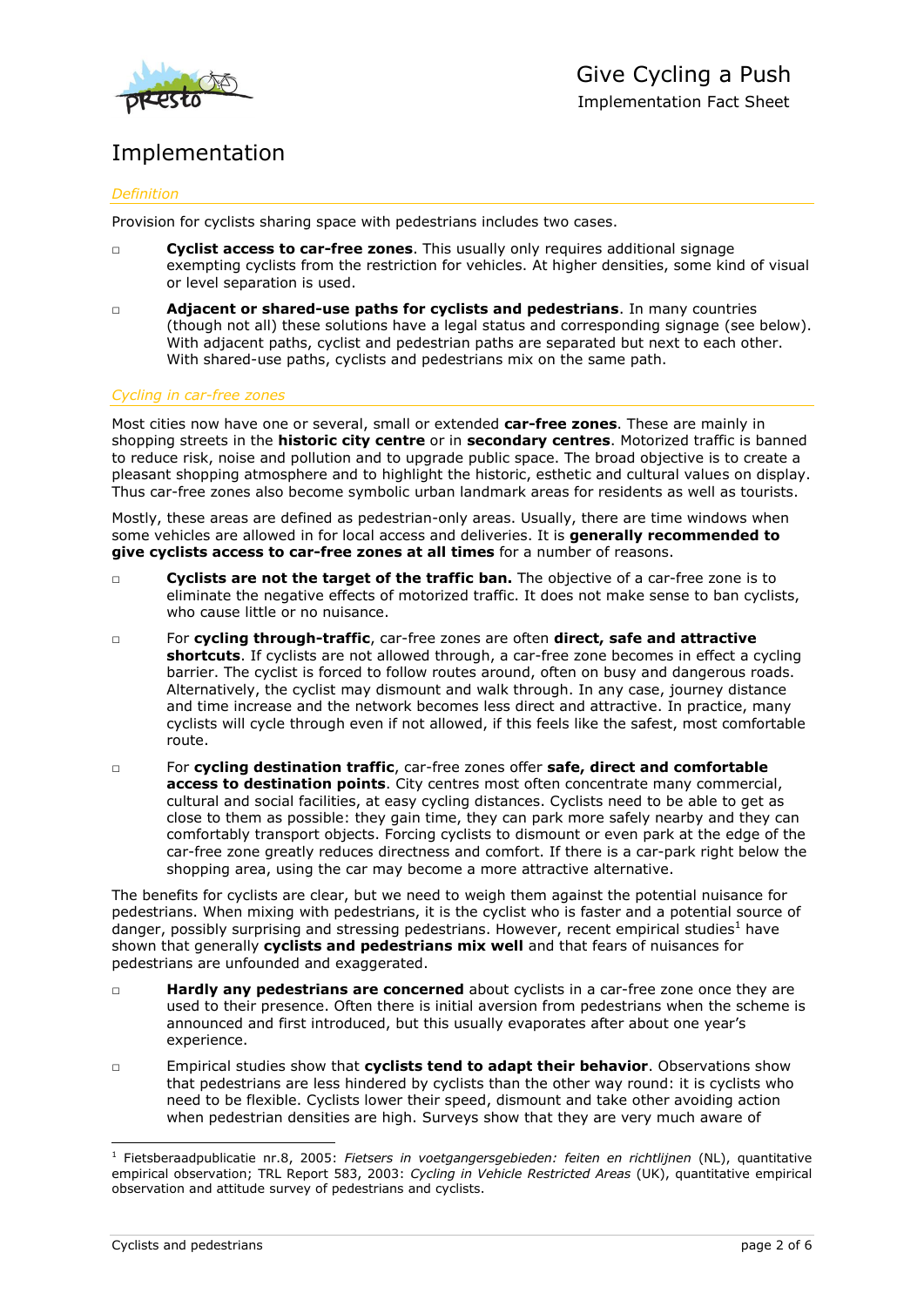

Implementation Fact Sheet

unpredictable movements, especially by unsupervised small children. Fears of large-scale reckless driving by cyclists are unfounded.

- □ This explains why, as studies have shown, **accidents** between cyclists and pedestrians in car-free zones **are extremely rare,** and almost never serious.
- □ In practice, **cycling traffic is highly self-regulating**. When the pedestrian density makes cycling too difficult, cyclists will use an alternative route. The fear that pedestrians may be overwhelmed by masses of cyclists is again unfounded.

**Legally**, cyclists can be given access simply by adding **a sign exempting cyclists** from the restriction, in the same way that residents or delivery vehicles can be exempted. In most countries, **cyclists must give way to pedestrians in car-free zones**. The status of the area is therefore quite clear to all users. Still, additional signage may be considered to incite cyclists to behave as guests. In some countries, such as France, cycle access to car-free zones is the legal default option, unless there are duly justified counterarguments. Cyclists must drive at walking speed.

In addition to signage, it is recommended to provide **proper design solutions in proportion to pedestrian densities**. Pedestrian density is easy to determine: it is the combination of pedestrian intensities and profile width, expressed as the number of pedestrians per available meter. This proves to be the best indicator of the degree to which cyclists can share pedestrian space.

- □ At low pedestrian densities, **full sharing** is perfectly possible. Pedestrians and cyclists mix freely and both have full freedom of movement in all directions.
- □ At higher pedestrian densities, a form of **separation** is recommended. This is **not a legal separation**: cyclists are legally allowed across the entire width of the area. The objective is more psychological. A recognizable cycle path in the middle encourages both pedestrians and cyclists to remain in the space set aside for them. This way, they hinder each other less and the risk of collision is reduced. Cyclists are also channelled away from doorways from which pedestrians may emerge. At the same time, it aids orientation and makes flows of movement more effective all round. The disadvantage is that it segregates space and restricts movements for both types of user.

Dutch guidance, based on empirical research, suggests the following threshold indicators.

| <b>Pedestrians per hour</b><br>per meter of<br>available profile width | <b>Recommended</b><br>design solution |
|------------------------------------------------------------------------|---------------------------------------|
| < 100                                                                  | <b>Full sharing</b>                   |
| $100 - 160$                                                            | Visual separation only                |
| $160 - 200$                                                            | Visual and level separation           |
| > 200                                                                  | Sharing not possible                  |

The following design recommendations should be kept in mind.

- □ When **visual separation** is provided, make sure the cycling traffic path is **continuous and easy to recognize**. Usually a simple marking will suffice, possibly including cycle symbols and advisory cycle lane arrows<sup>2</sup>. The path may be underlined by street furniture.
- □ When **level separation** is provided, the cycling traffic path should be a **'soft' separation integrated into the physical street design**. The boundaries of both zones should gently slope and flow into each other, using different materials and colors. Cycle symbols may be added. If the separation is too 'hard' (too high, a vertical partition, plantation) leaving and entering will be uncomfortable for cyclists and pedestrians may trip over it.

-

<sup>&</sup>lt;sup>2</sup> For advisory lanes, see fact sheet CYCLE LANE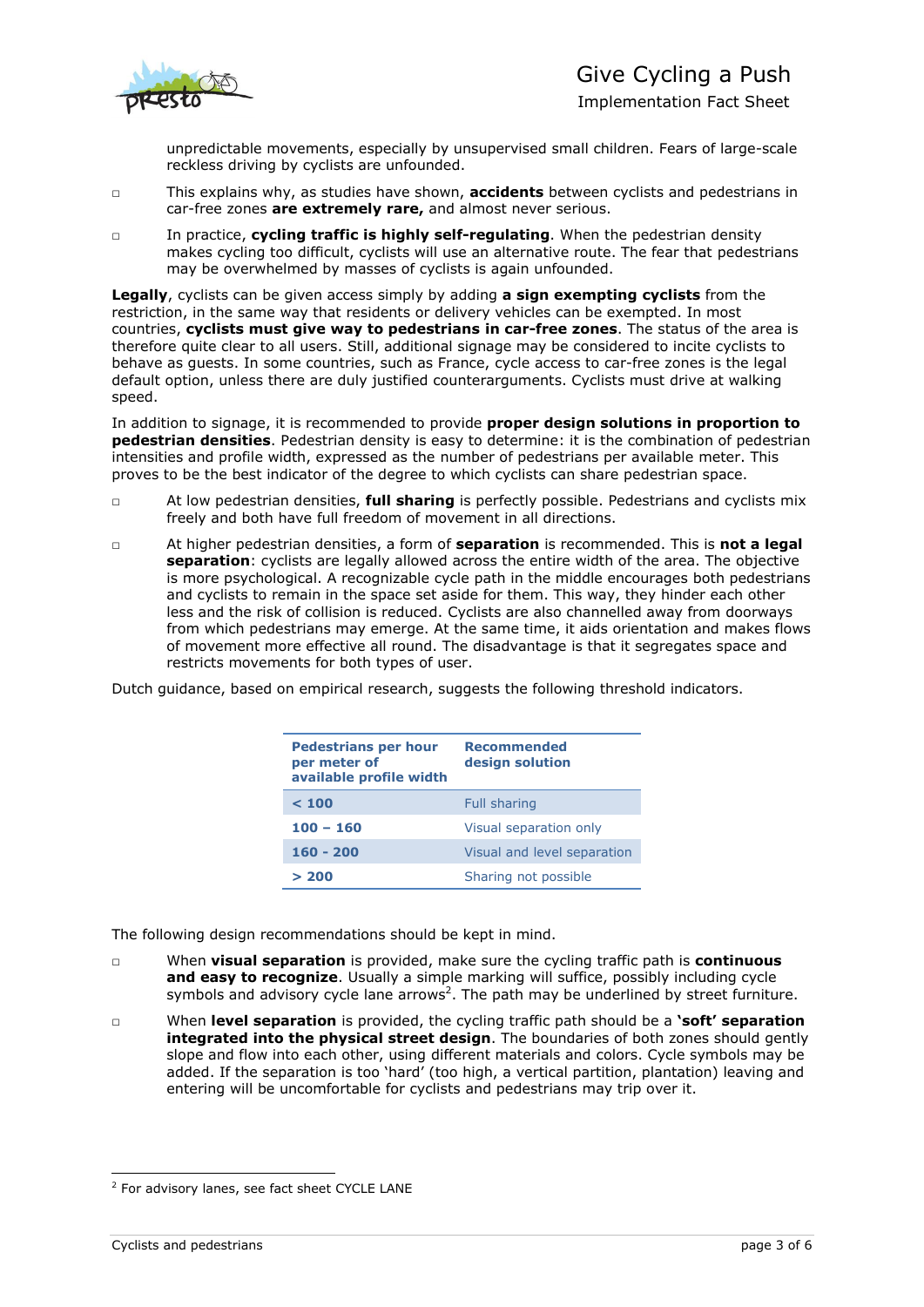

In making the choice, also keep in mind the following points.

- □ When defining pedestrian densities, take into account the **actually available space**: pavement cafés, bicycle racks or other urban street furniture all reduce available width.
- □ Take into account **fluctuation of pedestrian densities**. On busy shopping days, such as Saturdays and late night shopping evenings, cycling may be impossible. This is no reason to ban cyclists for the rest of the week. If necessary, cycling may be banned within those limited time windows.
- □ **Consider a cycling ban only exceptionally**. A cycling ban in general is difficult to enforce, especially when it goes against spontaneous behavior. It should only be considered when and where cycling is clearly hazardous and when a high-quality alternative route is available. Some regulators may want to ban cycling as a safety precaution, even when cycling is still possible and there is no reasonable alternative. Cyclists will find such a prohibition illogical and will not respect it. This way, pedestrians will be even more surprised and legitimately angered.
- □ **The mobility impaired have contradictory needs**. For wheelchair users, a difference in level is an obstacle, but for the visually impaired it is an aid in orientating and keeping clear of cyclists.
- □ **Avoid a legally separated space.** Marking a formal cycle lane or creating a separated cycle track may seem attractive to cyclists: they can claim their own reserved space and can drive faster. However, for the same reasons, the risk of collisions with straying pedestrians increases. Also, this will provoke mutual intolerance between users, both claiming the right to their territories. Finally, the pleasant quality of the car-free zone may suffer.
- □ Also **provide cycle parking facilities** in car-free zones when cyclists have access.



*Cycling in car-free zones, without and with visual separation (image source: P.Kroeze) Adjacent or shared cycling and pedestrian paths*

In many city streets, **space is constrained** and optimum solutions for all **competing space claims** are not possible**.** The first approach should be to try and free up space by reducing the claims of motorized traffic: reroute car traffic and take out a traffic lane; take out a parking lane; calm traffic to make mixing possible. Another approach for cyclists is to provide an attractive alternative cycling route, but if this imposes important detours, cyclists will keep using the narrow street.

If no alternatives are possible, road managers will try to accommodate all space claims one way or another. They may compromise on quality and provide **substandard provision for cyclists and pedestrians:** cycle tracks, cycle lanes and pedestrian pavements that are simply too narrow for safety and comfort. When cyclists feel endangered or are stuck in traffic, some of them mount on the pavement: this is generally illegal, and also uncomfortable due to the height of the pavement border. An alternative for cyclists is a advisory lane, but this may not be the most attractive solution, especially to inexperienced users.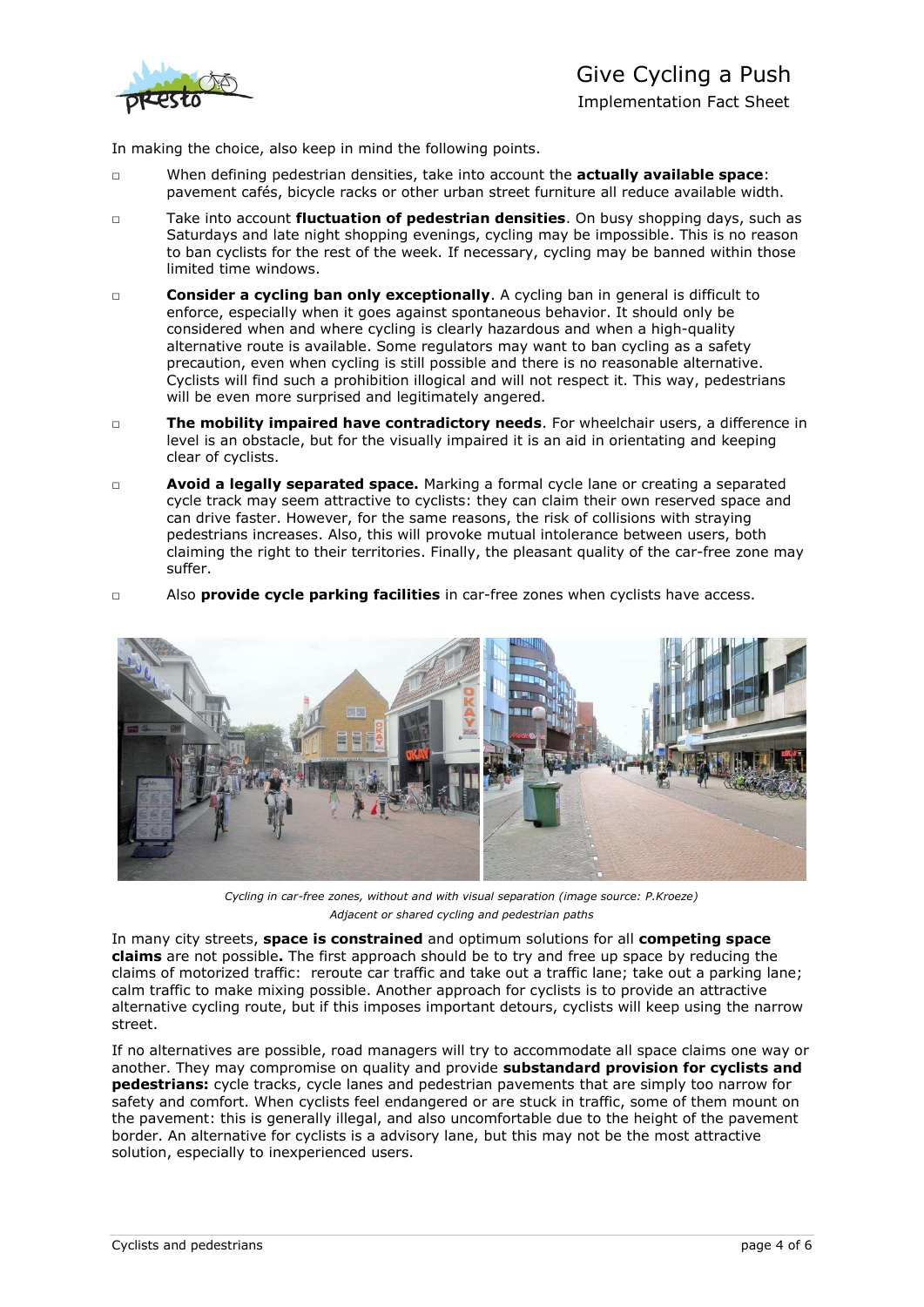

Implementation Fact Sheet

Faced with these constraints, **adjacent or shared-use pedestrian and cycling facilities** may be considered.

- □ Moving pedestrians' and cyclists' paths together requires **less space**. The width for both can be safely reduced, because the speed difference is less important. Both cyclists and pedestrians are safely separated from motorized traffic. In case of need, they can encroach momentarily onto the other's space at little risk. They will have a better perception of space and safety than on separated lanes and pavements of the same width.
- □ An additional advantage is that cyclists and pedestrians can be **separated from the carriageway by a parking lane**. This way, there is less risk of collision with opening doors. As with all cycle tracks, the parking lane should be truncated and the path bent in to the carriageway before the intersection. $3$
- □ A disadvantage is that **pedestrians may resist**. They may feel that space is taken away from them, that cyclists should be on the carriageway and that space should be taken away from motorists.

If space is available, **physically segregated adjacent paths are preferred**. This is more comfortable and safer for all, especially in the presence of the mobility impaired.<sup>4</sup> Here are some recommendations.

- □ Apply the legally required **signage**. Regulation may impose the type of physical separation, such as a white line marking or a difference in level.
- □ Create a **physical separation** between the cycling path and the pedestrian path. There are various possibilities: a narrow verge, a slight difference in level (one or two centimeters), a sunken kerb or line markings or any combination of the above. The distinction may even be limited to a simple difference in material.
- □ Consider **low and short stretches of walls and railings**. This may be useful at locations with higher conflict potential, for instance at school entrances or other places where great numbers of people enter or leave at the same time. Walls and railings should be limited to short stretches, otherwise people will be trapped on one side and forced to make detours. They must also be kept as low as possible (below 1.2m) to reduce the risk of collisions with cycle handlebars. Hedges are not recommended, since they require more space and maintenance.
- □ Aim for a **recommended combined width of 4 m** or more, with a minimum of 3 m. Additional width (0.25 m) must be provided in case of vertical edges (distance from walls, parked cars).

If space for adjacent paths is lacking, consider **shared-use** facilities.

- □ Apply the necessary **signage** and regulations for shared-use zones.
- □ Aim for a recommended **width of 3 m**, with a minimum of 2 m.

Both solutions are also suited to **routes across parks**. Without through routes for cyclists, parks also become barriers in the cycle network. Cycling links through parks are highly attractive as short-cuts, safe routes away from traffic and generally pleasant experiences. These can be designed into new park designs, or created on existing park paths.

- □ The most attractive and least restrictive option is to **share existing paths**. Since pedestrian flows are generally low, this can be done simply by using vertical signage and some additional ground markings. If space allows, a physical separation may be created, but this may not fit in well with the park design.
- □ On highly-used main cycle links, **solitary cycle tracks**, uniquely reserved for cyclists, are recommended. Parallel pedestrian routes should exist or be created; otherwise pedestrians will feel restricted or walk on the cycle track anyway. In existing parks, pedestrians will not easily accept that a space up to now reserved to them is taken away for cyclists.

<sup>-</sup><sup>3</sup> See fact sheet INTERSECTIONS

<sup>4</sup> Design recommendations for adjacent and shared-use facilities are mainly derived from UK guidance.